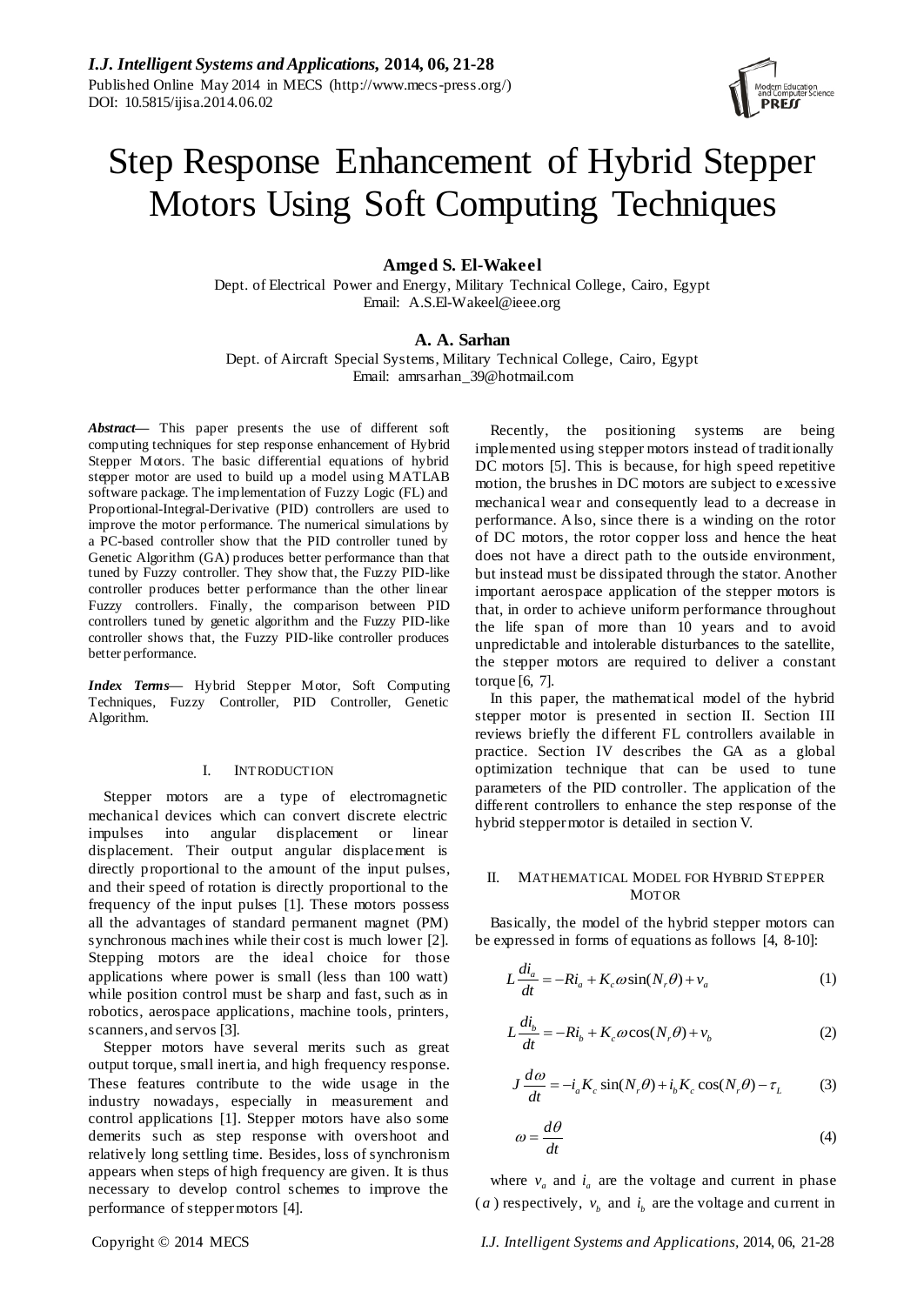phase (*b*) respectively,  $\omega$  is the rotor speed,  $\theta$  is rotor position angle, *R* is the resistance of the phase winding, *L* is the inductance of the phase winding, *B* is the friction coefficient,  $J$  is the rotor inertia,  $K_c$  is the

motor torque constant,  $\tau_L$  is the load torque, and  $N_r$  is the number of rotor teeth.

In this paper, MATLAB software is used to solve, simulate, study and investigate the motor performance subject to different conditions. The motor model [\[10\]](#page-7-0) is shown in Figure 1.



Fig. 1. Hybrid stepper motor model using MATLAB toolbox

#### III. FUZZY LOGIC CONTROLLER (FLC)

The FLC provides an algorithm, which converts the linguistics control based on expert knowledge into an automatic control strategy. Therefore, the FLC algorithm is much closer in spirit to human thinking than traditional logical systems [\[11\]](#page-7-1). FLC provides a formal methodology for representing, manipulating, and implementing a human's heuristic knowledge about how to control a system [\[12\]](#page-7-2). The block diagram in Figure (2) shows a Fuzzy control embedded in a closed-loop control system. The plant output is denoted by  $y(t)$ , its input is denoted by  $u(t)$ , and the reference input to the Fuzzy controller is denoted by  $r(t)$ . As shown in Figure 2, the Fuzzy control has four main components: the rule -base, the inference mechanis m, the fuzzification interface, and the defuzzification interface.



Fig. 2. Fuzzy controller architecture

The "rule-base" holds the knowledge, in the form of a set of rules (if-then rules), of how best to control the system. There are at least four main sources for finding control rules [\[13\]](#page-7-3): expert experience and control engineering knowledge, operator's control actions, Fuzzy model of the plant, or based on learning. The inference mechanis m evaluates which control rules are relevant at the current time and then decides what the input to the plant should be. The fuzzification interface simply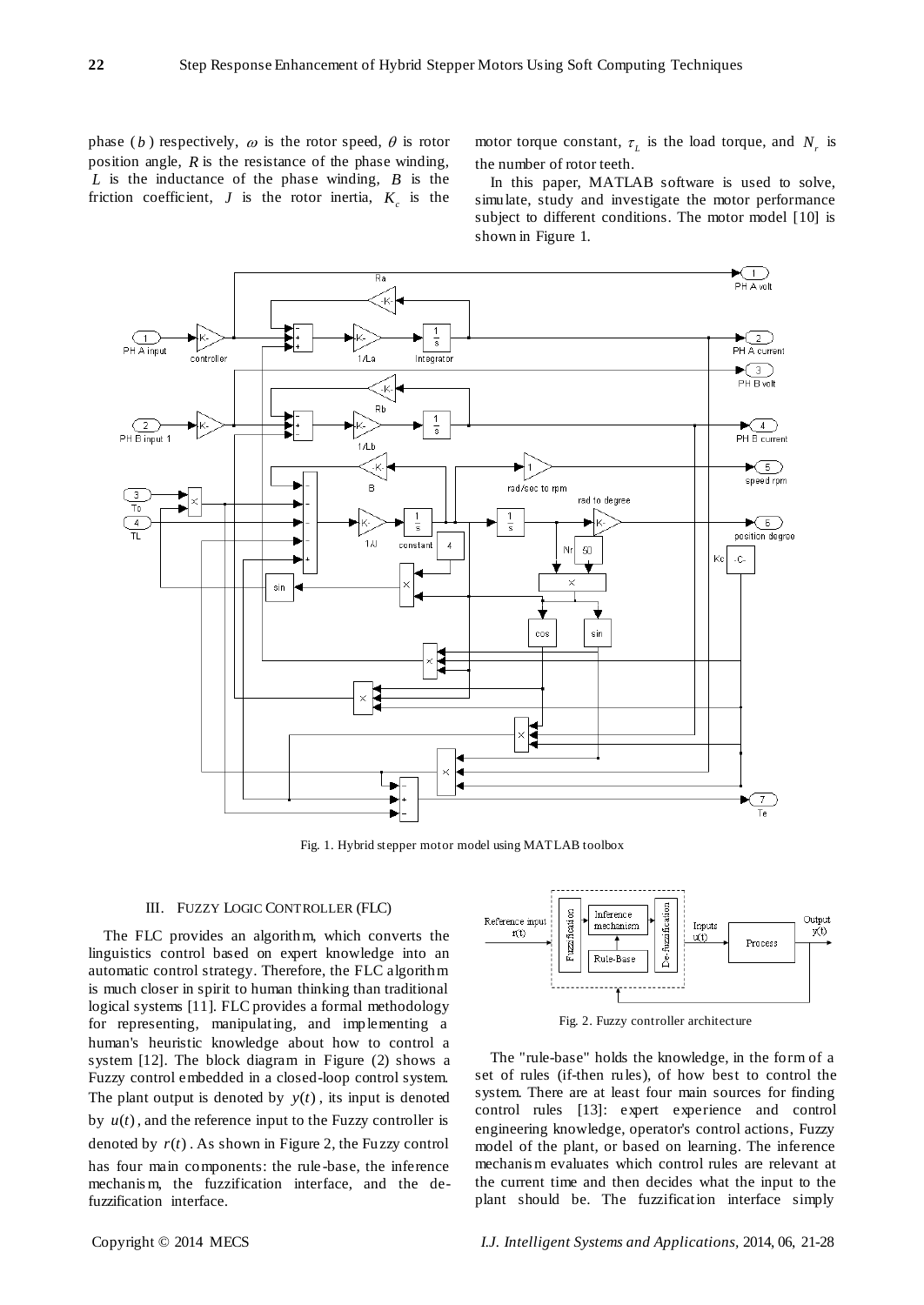modifies the inputs so that they can be interpreted and compared to the rules in the rule-base. The defuzzification interface converts the conclusions reached by the inference mechanism into inputs to the plant. In brief, FLC is designed using certain steps mentioned below [\[14\]](#page-7-4):

- Define the characteristics of the plant from the operator.
- Apply conventional control simulation to study the system performance.
- Define the control variables (position, torque, speed .........etc.).
- Identify the input and output of FL controller.
- Define the universe of discourse of each input and output.
- Define universe of discourse, Fuzzy sets and their inputs and outputs membership functions for inputs and outputs.
- Determine the rules-Table (look-up Table) and the corresponding scaling factors for inputs and outputs.
- Simulate the system using FL controller and observe performance.
- Iterate the rule Table, membership functions (mfs) until the performance is satisfactory.
- Implement the FL controller for real time.

There are several types of linear FLC [\[12\]](#page-7-2): Fuzzy Proportional (FP), Fuzzy Proportional-Derivative (FPD), Fuzzy Proportional-Derivative-plus-Integral (FPD+I), Fuzzy Incremental (FI), and Fuzzy PID-like controller.

The FP controller is derived from the PID controller

with the I-action set to zero 
$$
\left(\frac{1}{T_i} = 0\right)
$$
 and the D-action set

to zero ( $T_d = 0$ ) where,  $T_i$  and  $T_d$  are the integral and derivative time constants, respectively. As shown in Figure 3, FP controller acts on the error ( *e* ), and its control signal is  $(U)$ . The FP controller has two tuning gains: error gain ( *GE* ) and output gain ( *GU* ), where the crisp proportional controller has just one,  $K_p$ . The control signal  $U(n)$ , at the time instant  $(n)$  is generally a nonlinear function of the input  $e(n)$ .

$$
U(n) = f(GE \cdot e(n)) \cdot GU \tag{5}
$$



Fig. 3. FP Controller

The FPD type control generates control output from error and change of error as shown in Figure 4. Derivative action helps to predict the future error, and the PD controller uses the derivative action to improve closed-loop stability.



Fig. 4. FPD Controller

The control signal  $U(n)$ , at the time instant  $(n)$ , is a nonlinear function of error and change in error is:

 $U(n) = f(GE.e(n), GCE.e(n)).GU$  (6)

where *GCE* is the change of error gain.

If the closed-loop system exhibits a sustained error in steady state, integral action is necessary. The integral action will increase (or decrease) the control signal if there is a positive (or negative) error, even for small magnitudes of the error. Thus, a controller with integral action will always return to the reference in steady state. A Fuzzy PID controller acts on three inputs: error, integral error, and change in error. A rule base with three premise inputs can be a problem. To overcome this problem, a simple design is to combine crisp integral action and a Fuzzy PD rule base in the Fuzzy PD+I (FPD+I) controller as in Figure 5.



Fig. 5. FPD+I Controller

The control signal  $U(n)$  at the time instant  $(n)$ , is a nonlinear function of error, change in error, and integral error as:

for as:  
\n
$$
U(n) = \left[ f(GE.e(n), GCE.e(n)) + GIE \sum_{j=1}^{n} e(j)T_s \right] GU \quad (7)
$$

where  $T_s$  is the sampling time and  $GIE$  is the integral error gain.

The Fuzzy incremental controller in Figure 6 is of almost the same configuration as the FPD controller except for the added integrator. The conclusion in the rule base is now called change in output ( *cu* ), and the gain on the output is, accordingly, GCU.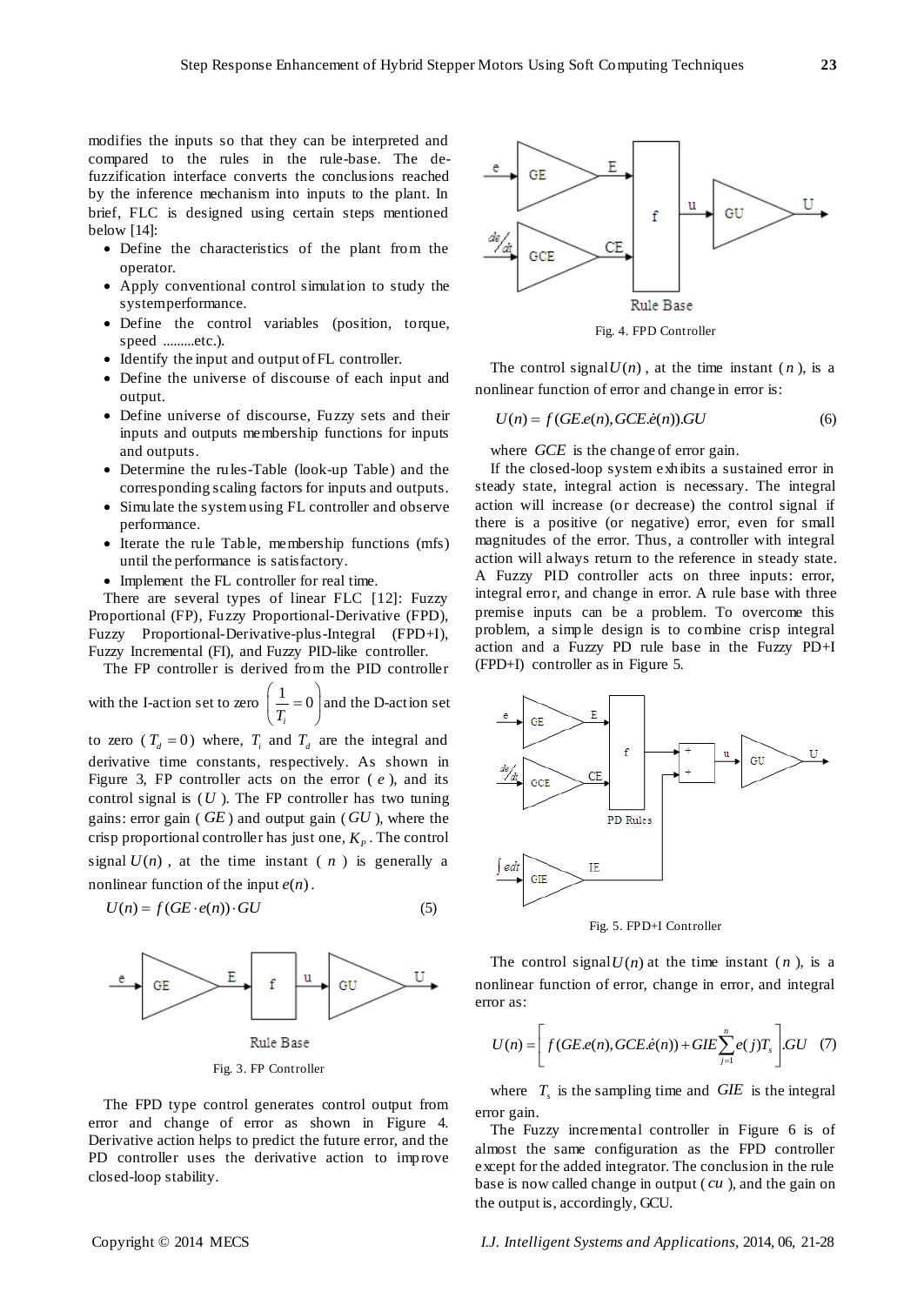

Fig. 6. Fuzzy Incremental Controller

The control signal  $U(n)$  at time instant  $(n)$  is the sum of all previous increments and can be expressed as:

$$
U(n) = \sum_{j=1}^{n} (cu(j) \cdot GCU \cdot T_s)
$$
  
= 
$$
\sum_{j=1}^{n} (f(GE \cdot e(j), GCE \cdot \dot{e}(j)) \cdot GCU \cdot T_s)
$$
 (8)

A Fuzzy PID-like controller is a fuzzified PID controller. It acts on the same input signals, but the control strategy is formulated as Fuzzy rules. A Fuzzy PID-like controller structure is simply formed by connecting the FPD type and FIC together in parallel as shown in Figure 7.



Fig. 7. Fuzzy PID-like controller Fuzzy

The control signal $U(n)$ , at the time instant  $(n)$ , is the sum of  $U_1$  and  $U_2$ .

$$
U(n) = U_1 + U_2
$$
  
=  $f_1(GE \cdot e(n), GCE \cdot e(n)) \cdot GU +$   

$$
\sum (f_2(GE \cdot e(j), GCE \cdot e(j)) \cdot GCU \cdot T_s)
$$
 (9)

#### IV. GENETIC ALGORITHM (GA)

GA is simple, powerful, general-purpose, derivativefree, stochastic global optimization methods inspired by the laws of natural selection and genetics. These algorithms are derivative-free, which means that they do not need functional derivative information to search for a set of parameters that minimize (or maximize) a given objective function. Instead, they exclusively rely on repeated evaluations of the objective function, and the subsequent search direction after each evaluation follows

certain heuristic guidelines. In particular, the optimum solution is obtained by investigating new solutions which incorporate three genetic operations: reproduction, crossover, and mutation in a selective environment where the fittest survive [\[15\]](#page-7-5). There are three main steps for genetic algorithm, random initialization of population, evaluation of fitness function and finally generation of new population.

In random initialization of population, the initial population is created randomly with even number ( *N* ) of individuals. An individual is characterized by a fixedlength binary bit string, which is called a chromosome. In evaluation of fitness function all the individuals of the initially created population are evaluated by means of a fitness function  $(f)$ . The fitness function is then used in the next step, to create a genetic pool. After evaluating the fitness of the individuals of the initial population, a new population is created. The creation of a new generation is performed basically in three stages, reproduction, crossover and mutation. The overall goal of this step is to obtain a new population with individuals which have high fitness values.

In reproduction stage, the individuals are selected among the population with probabilities proportional to their fitness values. In this way, individuals with lower fitness values are eliminated whilst others are copied to the next generation one or more times, and some are not copied at all. The population after reproduction stage is called mating pool.

In crossover stage, a genetic crossover operator is applied to the mating pool to generate new individuals. Thus individuals of the mating pool are paired randomly, and  $\frac{1}{2}$  $\frac{N}{\sigma}$  genetic couples are obtained. There are many crossover operators can be used but the most basic crossover operator is the one-point crossover operator, in this case a crossover point in the string bits of the selected pair is randomly chosen, and the bits of the two parents are interchanged at this point as shown in Figure 8. In two-point crossover operation, the two crossover points are selected in the binary strings of the pair under consideration and between these points the bits are swapped as shown in Figure 9. This crossover process is similar to the mating process in a biological system, where parents pass segments of chromosomes to their offspring and thus offspring can outperform their parents if they get 'good' genes from both parents.



Fig. 9. Two-point crossover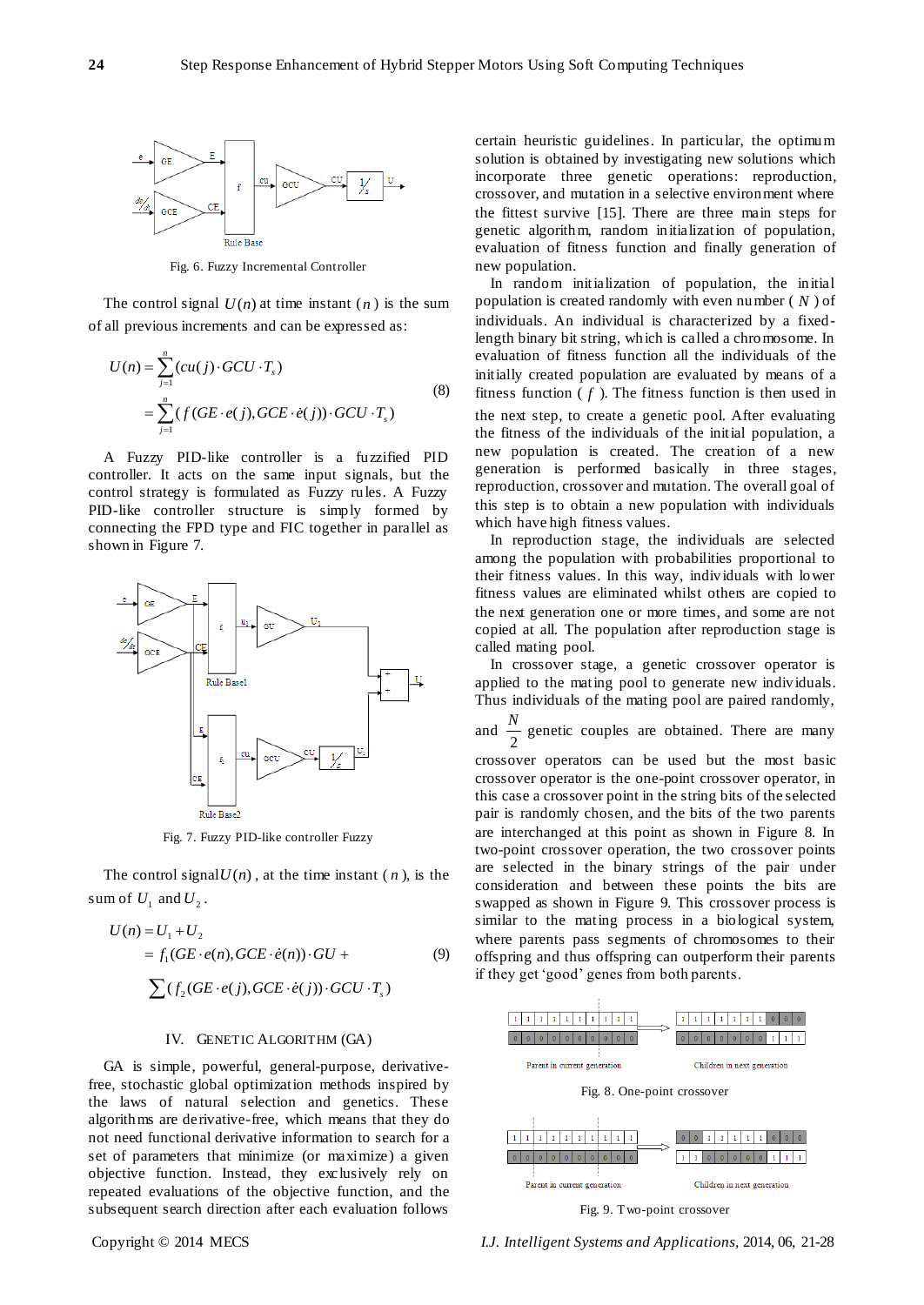The crossover process is followed by a mutation process, which introduces further changes to a bit string. This is required, since if the population does not contain all the encoded information required to solve a specific problem, no amount of gene mixing can provide a satisfactory solution. By applying the mutation operator, it is possible to produce new chromosomes. This can be implemented in various ways, and the most common technique is to change a randomly chosen bit in the bit string of the individual to be mutated. Thus certain bit is changed from 1 into 0 or from 0 into 1. Finally, it can be said that the crossover and mutation together give genetic algorithms most of their searching power [\[16,](#page-7-6) [17\]](#page-7-7).

## V. SIMULATION RESULTS

The hybrid stepper motor with data given in Table 1 is used in the simulation [\[18\]](#page-7-8). While control rules for FLC are shown in Table 2. Tables 3-5 show the control rules for self tuning of the PID controller.

| Motor phase A resistance $(\Omega)$ | $Ra = 10$     |  |  |
|-------------------------------------|---------------|--|--|
| Motor phase A inductance (H)        | $La = 0.001$  |  |  |
| Motor phase B resistance $(\Omega)$ | $Rh = 10$     |  |  |
| Motor phase B inductance (H)        | $Lb = 0.001$  |  |  |
| Machine torque constant $(Nm/A)$    | $KC = 0.113$  |  |  |
| Applied DC phase voltage (V)        | $Vs = 5$      |  |  |
| Friction coefficient<br>(Nm S/rad)  | $B = 0.00$    |  |  |
| Inertia constant<br>(kgm2)          | $J = 0.00005$ |  |  |
| Number of rotor teeth               | $Nr = 50$     |  |  |
|                                     |               |  |  |

Table 1. Hybrid stepper motor parameters

| $e\llap/$ | NB        | NM        | <b>NS</b> | ZR        | PS        | <b>PM</b> | PB        |
|-----------|-----------|-----------|-----------|-----------|-----------|-----------|-----------|
| NB        | NB        | NB        | NB        | NB        | <b>NM</b> | <b>NS</b> | ZR        |
| <b>NM</b> | NB        | NB        | NB        | NM        | <b>NS</b> | ZR        | PS        |
| <b>NS</b> | NB        | NB        | NM        | <b>NS</b> | ZR        | PS        | PM        |
| ZR        | NB        | NM        | <b>NS</b> | ZR        | PS        | <b>PM</b> | <b>PB</b> |
| PS        | NM        | <b>NS</b> | ZR        | <b>PS</b> | PM        | PB        | <b>PB</b> |
| PM        | <b>NS</b> | ZR        | PS        | PM        | <b>PB</b> | PB        | <b>PB</b> |
| PB        | ZR        | PS        | PM        | PB        | PB        | PB        | <b>VB</b> |

Table 2. Control Rules of FLC.

Table 3. Rule base for determining the gain  $K_p$ 

| $\ell$<br>$\epsilon$ | NB | <b>NS</b> | ZE        | PS        | PB        |
|----------------------|----|-----------|-----------|-----------|-----------|
| NB                   | VB | VB        | <b>VB</b> | <b>VB</b> | <b>VB</b> |
| <b>NS</b>            | B  | B         | B         | <b>MB</b> | VB        |
| ZE                   | ZE | ZE        | MS        | S         | S         |
| PS                   | B  | B         | B         | <b>MB</b> | <b>VB</b> |
| PB                   | VB | VB        | <b>VB</b> | VB        | VB        |

Table 4. Rule base for determining the gain *Ki*

| $\dot{e}$<br>$\epsilon$ | NB | <b>NS</b> | ZE | PS | PB |
|-------------------------|----|-----------|----|----|----|
| NB                      | M  | M         | M  | M  | М  |
| <b>NS</b>               | S  | S         | S  | S  | S  |
| ZE                      | MS | MS        | ZE | MS | MS |
| PS                      | S  | S         | S  | S  | S  |
| PB                      | М  | М         | M  | M  | М  |

Table 5. Rule base for determining the gain *Kd*

| è,<br>$\epsilon$ | NB | <b>NS</b> | ZE        | <b>PS</b> | PB |
|------------------|----|-----------|-----------|-----------|----|
| NB               | ZE | S         | M         | <b>MB</b> | VB |
| <b>NS</b>        | S  | B         | <b>MB</b> | <b>VB</b> | VB |
| ZE               | M  | <b>MB</b> | <b>MB</b> | <b>VB</b> | VB |
| PS               | B  | <b>VB</b> | <b>VB</b> | <b>VB</b> | VB |
| PB               | VB | VB        | <b>VB</b> | <b>VB</b> | VB |



(a) Rotor position error



(b) Motor speed error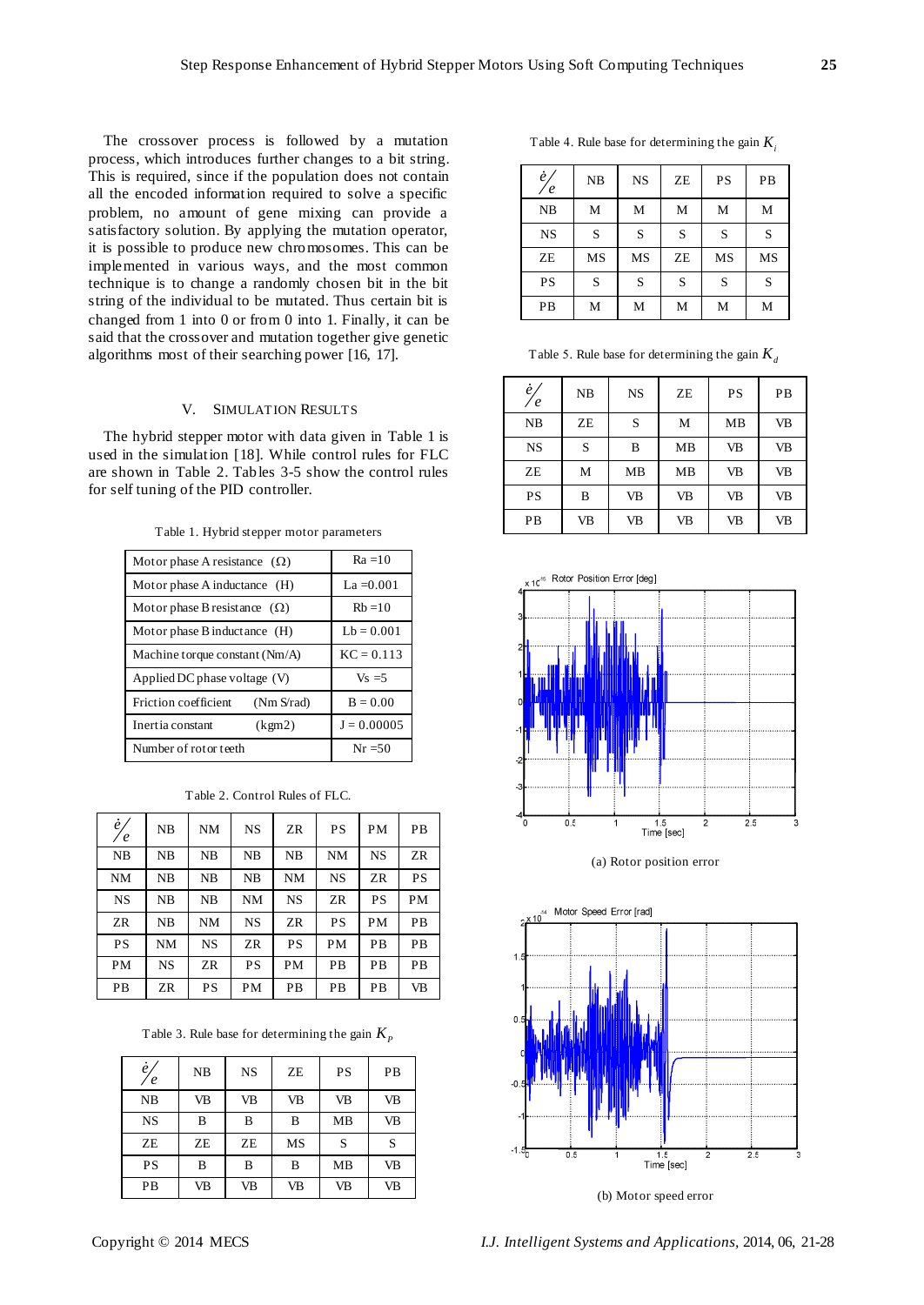

Fig. 10. Results for new model verification

First of all, the model is verified by comparing its response with the built-in hybrid stepper motor model obtained in MATLAB simulink toolbox. The comparison results are shown in Figure 10. It is clear from the comparison that the error in the rotor position, motor speed, and electromagnetic torque is too s mall and can be neglected.









The hybrid stepper motor is investigated on open loop control. This investigation includes the study of the motor position, rotor speed, and electromagnetic generated torque on the shaft as shown in Figure 11.

The motor performance using PID controller with different tuning methods is compared. The tuning of the PID controller by GA is carried out using a MATLAB built-in routine so called Simulink Response Optimization (SRO) Toolbox. The SRO, automatically, formulates an optimization problem and calls a GA and direct search toolbox, as an optimization routine to solve the problem[\[18\]](#page-7-8). It is clear from Figure 12 that, PID controller with GA provides better performance. The three types of PID controller have no overshoot and no steady state error. PID controller with GA has the least rise time and settling time.



Fig. 12. Comparison between PID controllers with different tuning methods

The motor performance using different Fuzzy controllers is compared. It is clear from Figure 13 that, the best performance is obtained from Fuzzy PID-like controller. The different types eliminate the oscillation around final position, overshoot, and the steady state error. The least rise time and settling time obtained from Fuzzy PID-like controller.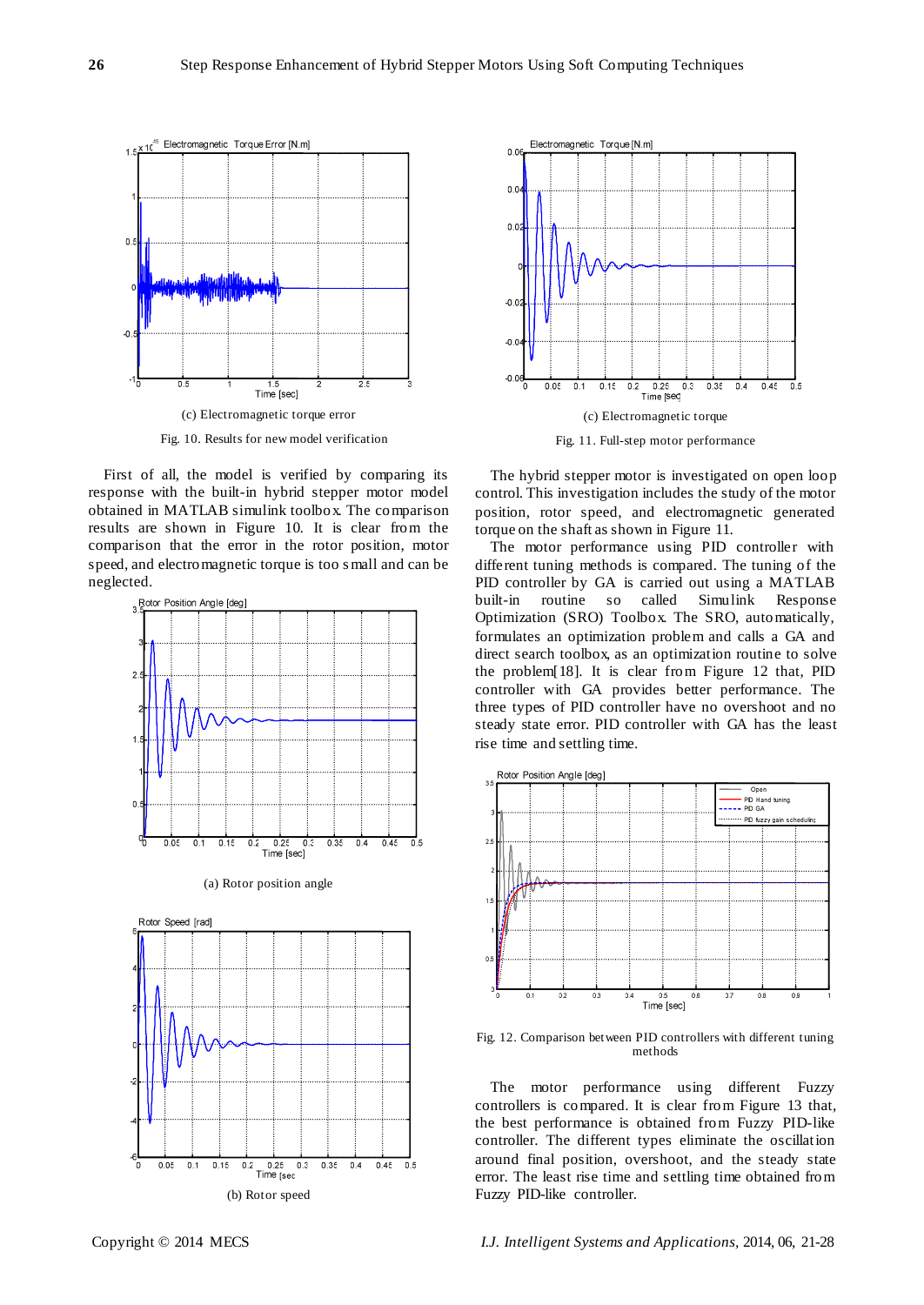

Fig. 13. Comparison between different Fuzzy controllers

Finally, the motor performance using PID with GA and Fuzzy PID-like controller is compared. It is clear from Figure 14 that, the Fuzzy PID-like controller produces better performance.

The model with Fuzzy PID-like controller is tested to verify the controller capability to follow a reference position, and the results are shown in Figure 15.



Fig. 14. Comparison between PID with GA and Fuzzy PID-Like Controller



Fig. 15. Motor performance with Fuzzy PID-like controller following position trajectory

#### VI. CONCLUSION

Different soft computing techniques including Fuzzy logic and Genetic algorithm have been applied to improve the step response of hybrid stepper motors. The linear Fuzzy controller algorithms for closed-loop control of hybrid stepper motors have been discussed. The numerical simulations by a PC-based controller show that, the Fuzzy PID-like controller produces better performance than the other linear Fuzzy controllers.

In addition, both Genetic algorithm and Fuzzy logic are used to tune the PID controller gains. The numerical simulations show that, the PID controller tuned by Genetic algorithm produces better performance than that tuned by Fuzzy logic.

The comparison between PID controllers tuned by Genetic algorithm and the Fuzzy PID-like controller shows that, the Fuzzy PID-like controller produces better performance.

#### ACKNOWLEDGMENTS

The authors would like to thank the anonymous reviewers for their careful reading of this paper and for their helpful comments.

#### **REFERENCES**

- <span id="page-6-0"></span>[1] Zhaojin Wen; Weihai Chen; Zhiyue Xu; Jianhua Wang, "Analysis of Two-Phase Stepper Motor Driver Based on FPGA," presented at the IEEE International Conference on Industrial Informatics, August 2006.
- <span id="page-6-1"></span>[2] W. D. Chen; K. L.Yung ; K.W. Cheng, "A Learning Scheme for Low-Speed Precision Tracking Control of Hybrid Stepping Motors," *IEEE/ASME Transactions on Mechatronics,* vol. 11, pp. 362-365, June 2006.
- <span id="page-6-2"></span>[3] A. Bellini; C. Concari; G. Franceschini; A. Toscani, "Mixed mode PWM for high performance stepping motors," presented at the 30th Annual Conference of IEEE Industrial Electronics Society, IECON November 2004.
- <span id="page-6-3"></span>[4] Ja. Alvarez-Gallegos; E. Alvarez-Sanchez; R. Castro Linares, " Experimental setup for sensorless rotor position control of a permanent magnet stepper motor " presented at the 9th IEEE International Power Electronics Congress , CIEP 2004, , October 2004.
- <span id="page-6-4"></span>[5] M. Zribi and J. Chiasson, "Position control of PM stepper motor by exact linearization," *IEEE Transactions on Automatic Control,* vol. 36, pp. 620-625, May 1991.
- <span id="page-6-5"></span>[6] K. R. Rajagopal; M. Krishnaswamy; Bhim Singh; and B. P. Singh, " An Improved High-Resolution Hybrid Stepper Motor for Solar-Array Drive of Indian Remote-Sensing Satellite," *IEEE Transactions on Industry Applications,* vol. 33, July/August 1997.
- <span id="page-6-6"></span>[7] K.R. Rajagopal; N. Kannan; B. Singh; B. P. Singh, "An Optimized Module-type Hybrid Stepper Motor for Spacecraft Solar Array Drive," presented at the International Conference on Power Electronics and drive Systems, May 1997.
- <span id="page-6-7"></span>[8] A. Selk Ghafari and A. Alasty, "Design and Real-Time Experimental Implementation of Gain Scheduling PID Fuzzy Controller for Hybrid Stepper Motor in Micro-Step Operation," *IEEE International Conference on Mechatronics,* pp. 421-426, June 2004.